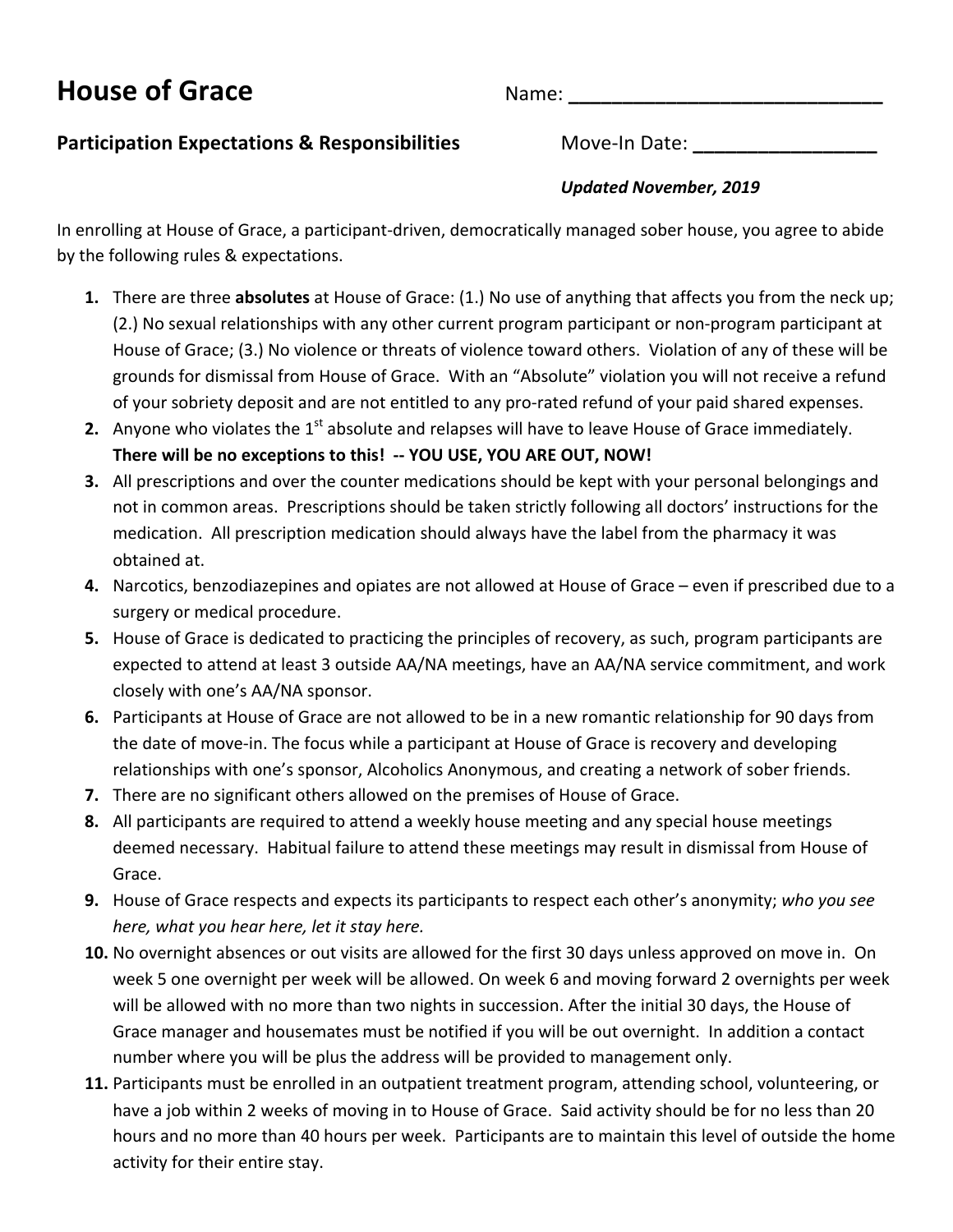- **12.** Your monthly house living expenses must be paid by the  $5<sup>th</sup>$  of the month. On the  $6<sup>th</sup>$  of the month a \$25 late fee will be charged. On the  $7<sup>th</sup>$  and any day thereafter, a \$10 per day late fee will be added. Continued delinquency may result in dismissal from House of Grace.
- **13.** Personal items in the house should be kept to a minimum and any items should be properly labeled. Using another person's personal property without permission is strictly prohibited and constitutes theft. Any such instances will be dealt with by the house and any habitual violators are subject to dismissal from House of Grace.
- **14.** Gambling and any loaning of money between participants is not allowed. Going to a casino is not allowed.
- **15.** Loaning a car to or borrowing a car from another participant in House of Grace is not allowed.
- **16.** All meals and snacks are to be consumed in the kitchen or dining area. No food or beverages (excluding water) are allowed in sleeping rooms.
- **17.** All participants are expected to keep the entire home clean at all times. (Ex. If you make a mess, you clean it up. If it's dirty, you clean it. If you took it out, you put it away.) Beds are to be made by 9AM daily. Each participant has an individual chore however each participant is responsible for the whole home being neat and orderly at all times. Failure to do your chore may result in dismissal from the House of Grace.
- **18.** Cooking and eating family style is encouraged as much as possible. Clean up from any cooking or food preparation is to be done immediately. All dishes and utensils should be cleaned and put away after each use.
- **19.** We try to be a very green home, to that end turn off lights, TV, stereos, and computers when not in use. Electronic device chargers should be plugged in only when actually charging said electronic devices. With regard to stereo and TV volumes, there is no loud music after 9pm.
- **20.** Please be respectful of your roommate when playing music by keeping it at a level that only you can hear. Headphones, iPads and laptops are permitted.
- **21.** It is each resident's responsibility to have their own cell phones and they must be text capable.
- **22.** There is no smoking, e-cigarettes, or chewing tobacco allowed anywhere inside the home or in the basement. Smoking is permitted on the front porch or rear patio and butt cans must be used.
- **23.** All food in the refrigerator should be labeled with a name and date. Eating another's food without permission constitutes theft. Any such instances will be dealt with by the house and any habitual violators are subject to dismissal from House of Grace.
- **24.** No pornography of any kind (magazines, DVD, cable stations, websites) is permitted in the home at any time.
- **25.** Each participant should do their assigned chore completely and promptly at the assigned time.
- **26.** No resident will install anything on or in the floors, walls, ceilings, windows or the outside of the house. Residents will not drill or attach anything to any of these areas.
- **27.** No visitors are ever allowed in sleeping rooms and no visitors are allowed after 10 pm Sun-Thu & 11 pm Fri-Sat.
- **28.** The curfew for participants at House of Grace is 12 AM midnight on weekdays and 1 AM on weekends. The curfew for residents of 30 days and under is 10:00 on weekdays and 11:00 on weekends.
- **29.** Shower and bathroom times are to be kept short. Others need hot water and to use the bathroom.